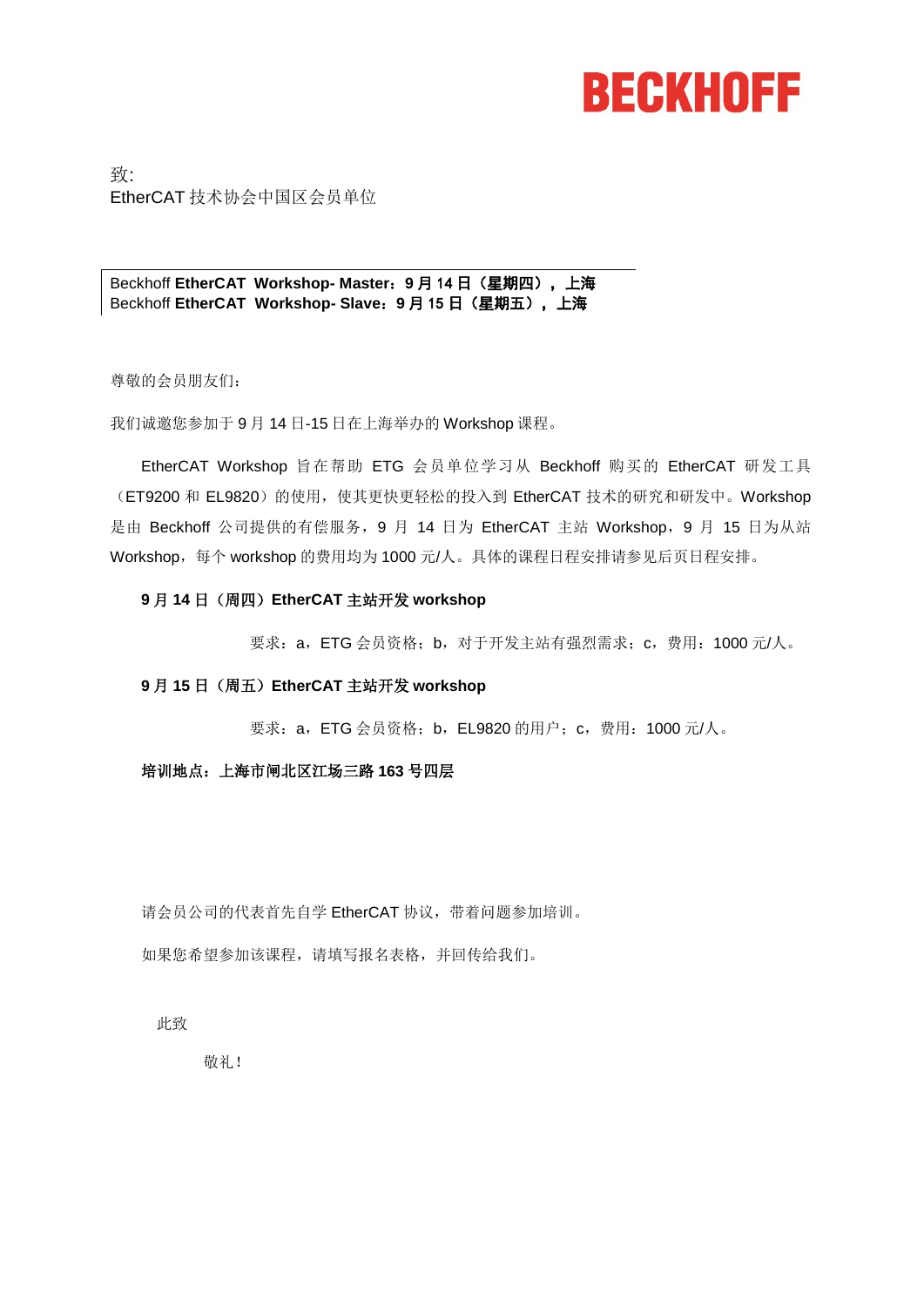# **BECKHOFF**

#### Beckhoff **EtherCAT Workshop**- **Master**

#### **2017** 年 **9** 月 **14** 日,星期四

- *09:30* 签到
- *09:45* 1. EtherCAT control system architechure
	- a) EtherCAT Configuration Tool
	- b) EtherCAT Master drive
	- c) EtherCAT Network Information(XML file, ETG2100)
	- d) EtherCAT master classes(ETG 1500)
	- 2. EtherCAT communication Timing(ETG 1020)
		- a) Free Run
		- b) Synchronized to Output Event( or Input Event)
		- c) Synchronized to DC SyncSignal
- *12:00* 午餐
- *13:30* 3. EtherCAT Network Configuration
	- d) EtherCAT slave information file(ETG2000)
	- e) PDO mapping and assignment (SM configuration)
	- f)FMMU usage
	- g) Cyclic frame organizing
	- 4. EtherCAT state machine
		- a) EtherCAT network startup
		- b) EtherCAT initialization commands per slave device
	- 5. EtherCAT mailbox communication
		- a) CANapplication Over EtherCAT

#### Beckhoff **EtherCAT Workshop**- **Slave**

#### **2017** 年 **9** 月 **15** 日,星期五

- *09:30* 签到
- *09:45* EtherCAT 从站开发 workshop
	- 1. Hardware for EtherCAT
	- 2. Installation TwinCAT 2.10 incl. Driver and EtherCAT protocol
	- 3. TwinCAT (short introduction)
	- 4. Process data interfaces (PDI's):
		- a) 8/16 bit Microcontoller Interface
		- b) 32 bit Parallelinterface
		- c) SPI -Interface
	- 5. PDI Timing

*12:00* 午餐

- *13:30* 6. Slave Sample Source Code
	- 7. EtherCAT Slave Controller (ESC)
	- 8. Network-monitor
	- 9. Device-description-file ( XML File )